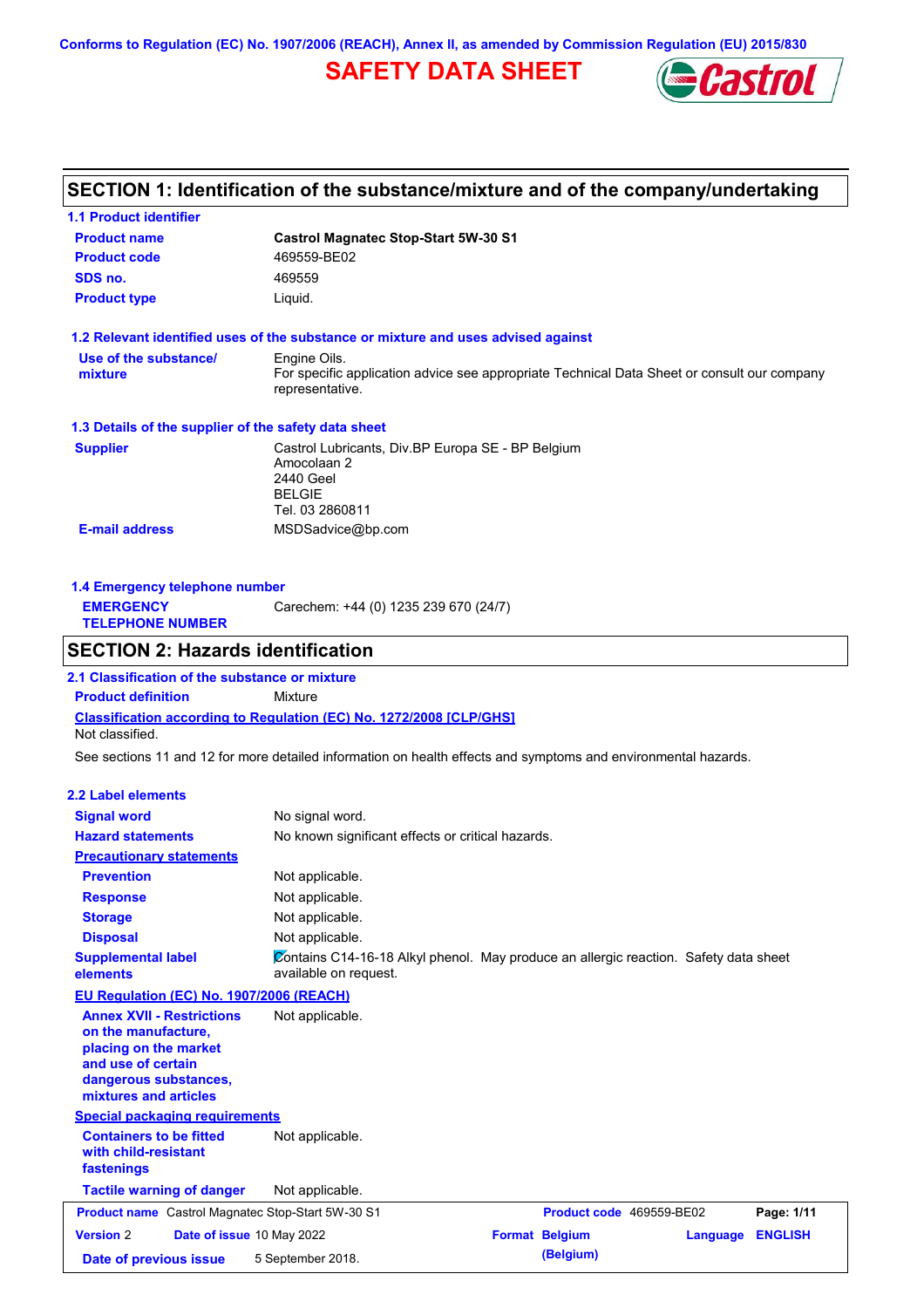## **SECTION 2: Hazards identification**

| 2.3 Other hazards                                                                                                        |                                                                                                                                                                                                                          |
|--------------------------------------------------------------------------------------------------------------------------|--------------------------------------------------------------------------------------------------------------------------------------------------------------------------------------------------------------------------|
| <b>Results of PBT and vPvB</b><br>assessment                                                                             | Product does not meet the criteria for PBT or vPvB according to Regulation (EC) No. 1907/2006,<br>Annex XIII.                                                                                                            |
| <b>Product meets the criteria</b><br>for PBT or vPvB according<br>to Regulation (EC) No.<br><b>1907/2006, Annex XIII</b> | This mixture does not contain any substances that are assessed to be a PBT or a vPvB.                                                                                                                                    |
| Other hazards which do<br>not result in classification                                                                   | Defatting to the skin.<br>USED ENGINE OILS<br>Used engine oil may contain hazardous components which have the potential to cause skin<br>cancer.<br>See Toxicological Information, section 11 of this Safety Data Sheet. |

### **SECTION 3: Composition/information on ingredients**

Mixture

**3.2 Mixtures**

**Product definition**

Highly refined base oil (IP 346 DMSO extract < 3%). Proprietary performance additives.

| <b>Product/ingredient</b><br>name                                              | <b>Identifiers</b>                                                                                         | $\frac{9}{6}$ | <b>Regulation (EC) No.</b><br>1272/2008 [CLP] | <b>Type</b> |
|--------------------------------------------------------------------------------|------------------------------------------------------------------------------------------------------------|---------------|-----------------------------------------------|-------------|
| <b>Zubricating oils (petroleum), C20-50,</b><br>hydrotreated neutral oil-based | REACH #: 01-2119474889-13 ≥25 - ≤50<br>EC: 276-738-4<br>CAS: 72623-87-1<br>Index: 649-483-00-5             |               | Not classified.                               | [2]         |
| Lubricating oils (petroleum), C20-50,<br>hydrotreated neutral oil-based        | REACH #: 01-2119474889-13 $\geq$ 25 - $\leq$ 50<br>EC: 276-738-4<br>CAS: 72623-87-1<br>Index: 649-483-00-5 |               | Asp. Tox. 1, H304                             | [1] [2]     |
| Lubricating oils (petroleum), C24-50,<br>solvent-extd., dewaxed, hydrogenated  | REACH #: 01-2119489969-06<br>$EC: 309-877-7$<br>CAS: 101316-72-7<br>Index: 649-530-00-X                    | -≤3           | Not classified.                               | $[2]$       |
| Distillates (petroleum), solvent-<br>dewaxed heavy paraffinic                  | REACH #: 01-2119471299-27 ≤3<br>EC: 265-169-7<br>CAS: 64742-65-0<br>Index: 649-474-00-6                    |               | Not classified.                               | [2]         |
| Distillates (petroleum), hydrotreated<br>heavy paraffinic                      | REACH #: 01-2119484627-25 ≤3<br>EC: 265-157-1<br>CAS: 64742-54-7<br>Index: 649-467-00-8                    |               | Not classified.                               | $[2]$       |
| C14-16-18 Alkyl phenol                                                         | REACH #: 01-2119498288-19                                                                                  | ≤0.3          | Skin Sens. 1B, H317<br>STOT RE 2, H373        | $[1]$       |

**See Section 16 for the full text of the H statements declared above.**

**Type** 

[1] Substance classified with a health or environmental hazard

[2] Substance with a workplace exposure limit

[3] Substance meets the criteria for PBT according to Regulation (EC) No. 1907/2006, Annex XIII

[4] Substance meets the criteria for vPvB according to Regulation (EC) No. 1907/2006, Annex XIII

[5] Substance of equivalent concern

[6] Additional disclosure due to company policy

Occupational exposure limits, if available, are listed in Section 8.

### **SECTION 4: First aid measures**

#### **4.1 Description of first aid measures**

| <b>Eye contact</b>                                                                                                                                                                                                                                            | contact lenses. Get medical attention.                   | In case of contact, immediately flush eyes with plenty of water for at least 15 minutes. Eyelids<br>should be held away from the eyeball to ensure thorough rinsing. Check for and remove any |            |
|---------------------------------------------------------------------------------------------------------------------------------------------------------------------------------------------------------------------------------------------------------------|----------------------------------------------------------|-----------------------------------------------------------------------------------------------------------------------------------------------------------------------------------------------|------------|
| Wash skin thoroughly with soap and water or use recognised skin cleanser. Remove<br><b>Skin contact</b><br>contaminated clothing and shoes. Wash clothing before reuse. Clean shoes thoroughly before<br>reuse. Get medical attention if irritation develops. |                                                          |                                                                                                                                                                                               |            |
|                                                                                                                                                                                                                                                               | <b>Product name</b> Castrol Magnatec Stop-Start 5W-30 S1 | <b>Product code</b> 469559-BE02                                                                                                                                                               | Page: 2/11 |

| <b>Version 2</b>       | <b>Date of issue 10 May 2022</b> | <b>Format Belgium</b> | <b>Language ENGLISH</b> |  |
|------------------------|----------------------------------|-----------------------|-------------------------|--|
| Date of previous issue | 5 September 2018.                | (Belgium)             |                         |  |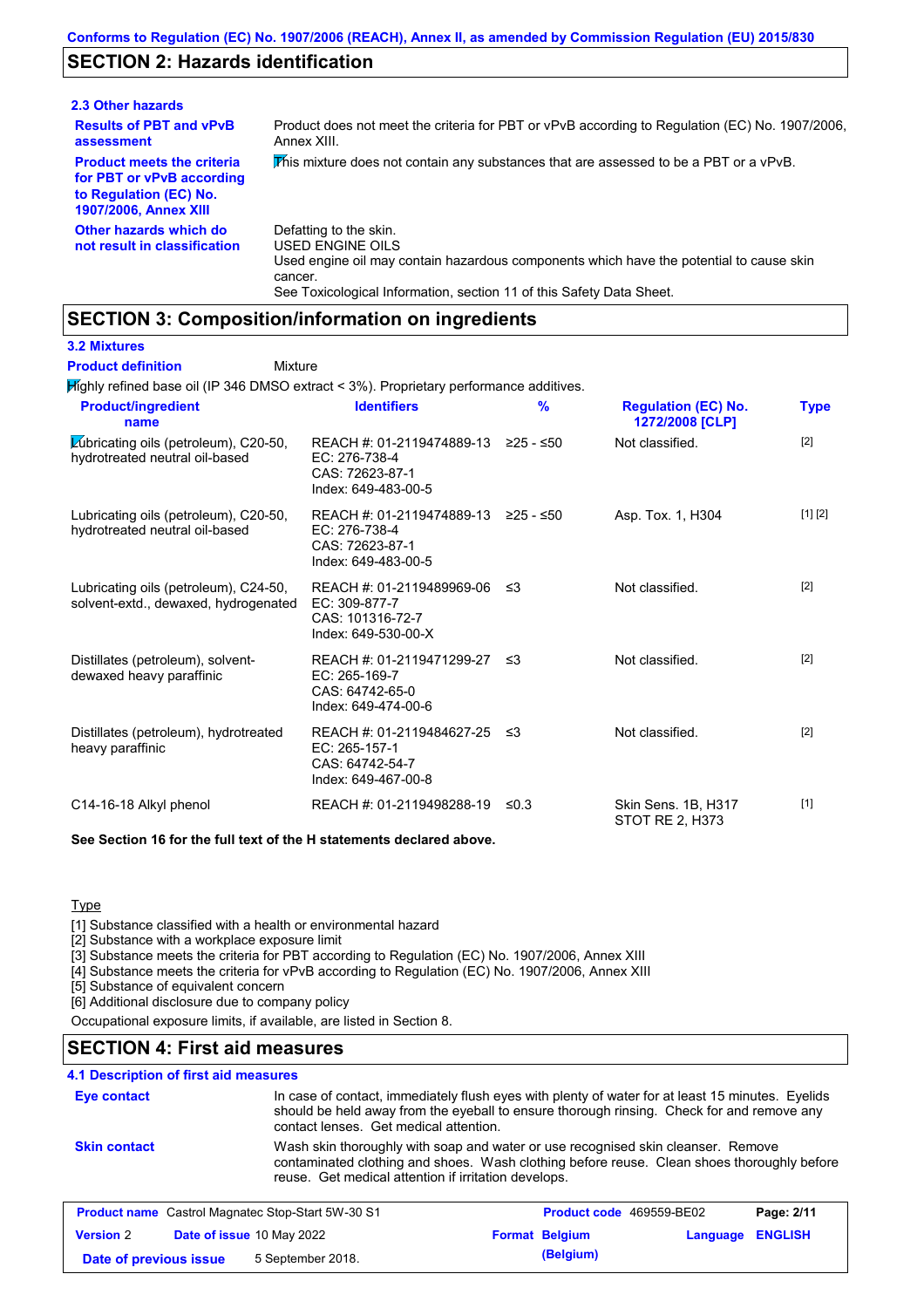### **Conforms to Regulation (EC) No. 1907/2006 (REACH), Annex II, as amended by Commission Regulation (EU) 2015/830**

## **SECTION 4: First aid measures**

| <b>Inhalation</b>                 | $\mathbf{F}$ inhaled, remove to fresh air. In case of inhalation of decomposition products in a fire,             |
|-----------------------------------|-------------------------------------------------------------------------------------------------------------------|
|                                   | symptoms may be delayed. The exposed person may need to be kept under medical                                     |
|                                   | surveillance for 48 hours. Get medical attention if symptoms occur.                                               |
| <b>Ingestion</b>                  | Do not induce vomiting unless directed to do so by medical personnel. Get medical attention if<br>symptoms occur. |
| <b>Protection of first-aiders</b> | No action shall be taken involving any personal risk or without suitable training.                                |

#### **4.2 Most important symptoms and effects, both acute and delayed**

See Section 11 for more detailed information on health effects and symptoms.

| <b>Potential acute health effects</b> |                                                                                                                     |
|---------------------------------------|---------------------------------------------------------------------------------------------------------------------|
| <b>Inhalation</b>                     | Exposure to decomposition products may cause a health hazard. Serious effects may be<br>delayed following exposure. |
| <b>Ingestion</b>                      | No known significant effects or critical hazards.                                                                   |
| <b>Skin contact</b>                   | Defatting to the skin. May cause skin dryness and irritation.                                                       |
| Eye contact                           | No known significant effects or critical hazards.                                                                   |
|                                       | Delayed and immediate effects as well as chronic effects from short and long-term exposure                          |
| <b>Inhalation</b>                     | Overexposure to the inhalation of airborne droplets or aerosols may cause irritation of the<br>respiratory tract.   |
| <b>Ingestion</b>                      | Ingestion of large quantities may cause nausea and diarrhoea.                                                       |
| <b>Skin contact</b>                   | Prolonged or repeated contact can defat the skin and lead to irritation and/or dermatitis.                          |
| Eye contact                           | Potential risk of transient stinging or redness if accidental eye contact occurs.                                   |

#### **4.3 Indication of any immediate medical attention and special treatment needed**

| <b>Notes to physician</b> | Treatment should in general be symptomatic and directed to relieving any effects.   |
|---------------------------|-------------------------------------------------------------------------------------|
|                           | In case of inhalation of decomposition products in a fire, symptoms may be delayed. |
|                           | The exposed person may need to be kept under medical surveillance for 48 hours.     |

## **SECTION 5: Firefighting measures**

| 5.1 Extinguishing media                                   |                                                                                                                                                                                                                                                                                                                                                                   |
|-----------------------------------------------------------|-------------------------------------------------------------------------------------------------------------------------------------------------------------------------------------------------------------------------------------------------------------------------------------------------------------------------------------------------------------------|
| <b>Suitable extinguishing</b><br>media                    | In case of fire, use foam, dry chemical or carbon dioxide extinguisher or spray.                                                                                                                                                                                                                                                                                  |
| <b>Unsuitable extinguishing</b><br>media                  | Do not use water jet. The use of a water jet may cause the fire to spread by splashing the<br>burning product.                                                                                                                                                                                                                                                    |
| 5.2 Special hazards arising from the substance or mixture |                                                                                                                                                                                                                                                                                                                                                                   |
| <b>Hazards from the</b><br>substance or mixture           | In a fire or if heated, a pressure increase will occur and the container may burst.                                                                                                                                                                                                                                                                               |
| <b>Hazardous combustion</b>                               | Combustion products may include the following:                                                                                                                                                                                                                                                                                                                    |
| products                                                  | carbon oxides (CO, CO <sub>2</sub> ) (carbon monoxide, carbon dioxide)<br>metal oxide/oxides                                                                                                                                                                                                                                                                      |
|                                                           | nitrogen oxides ( $NO$ , $NO2$ etc.)                                                                                                                                                                                                                                                                                                                              |
| 5.3 Advice for firefighters                               |                                                                                                                                                                                                                                                                                                                                                                   |
| <b>Special precautions for</b><br>fire-fighters           | No action shall be taken involving any personal risk or without suitable training. Promptly<br>isolate the scene by removing all persons from the vicinity of the incident if there is a fire.                                                                                                                                                                    |
| <b>Special protective</b><br>equipment for fire-fighters  | Fire-fighters should wear appropriate protective equipment and self-contained breathing<br>apparatus (SCBA) with a full face-piece operated in positive pressure mode. Clothing for fire-<br>fighters (including helmets, protective boots and gloves) conforming to European standard EN<br>469 will provide a basic level of protection for chemical incidents. |

### **SECTION 6: Accidental release measures**

|                                | 6.1 Personal precautions, protective equipment and emergency procedures                                                                                                                                                                                                                                                             |
|--------------------------------|-------------------------------------------------------------------------------------------------------------------------------------------------------------------------------------------------------------------------------------------------------------------------------------------------------------------------------------|
| For non-emergency<br>personnel | No action shall be taken involving any personal risk or without suitable training. Evacuate<br>surrounding areas. Keep unnecessary and unprotected personnel from entering. Do not touch<br>or walk through spilt material. Floors may be slippery; use care to avoid falling. Put on<br>appropriate personal protective equipment. |
| For emergency responders       | If specialised clothing is required to deal with the spillage, take note of any information in<br>Section 8 on suitable and unsuitable materials. See also the information in "For non-<br>emergency personnel".                                                                                                                    |

| <b>Product name</b> Castrol Magnatec Stop-Start 5W-30 S1 |  | <b>Product code</b> 469559-BE02  |  | Page: 3/11            |                         |  |
|----------------------------------------------------------|--|----------------------------------|--|-----------------------|-------------------------|--|
| <b>Version 2</b>                                         |  | <b>Date of issue 10 May 2022</b> |  | <b>Format Belgium</b> | <b>Language ENGLISH</b> |  |
| Date of previous issue                                   |  | 5 September 2018.                |  | (Belgium)             |                         |  |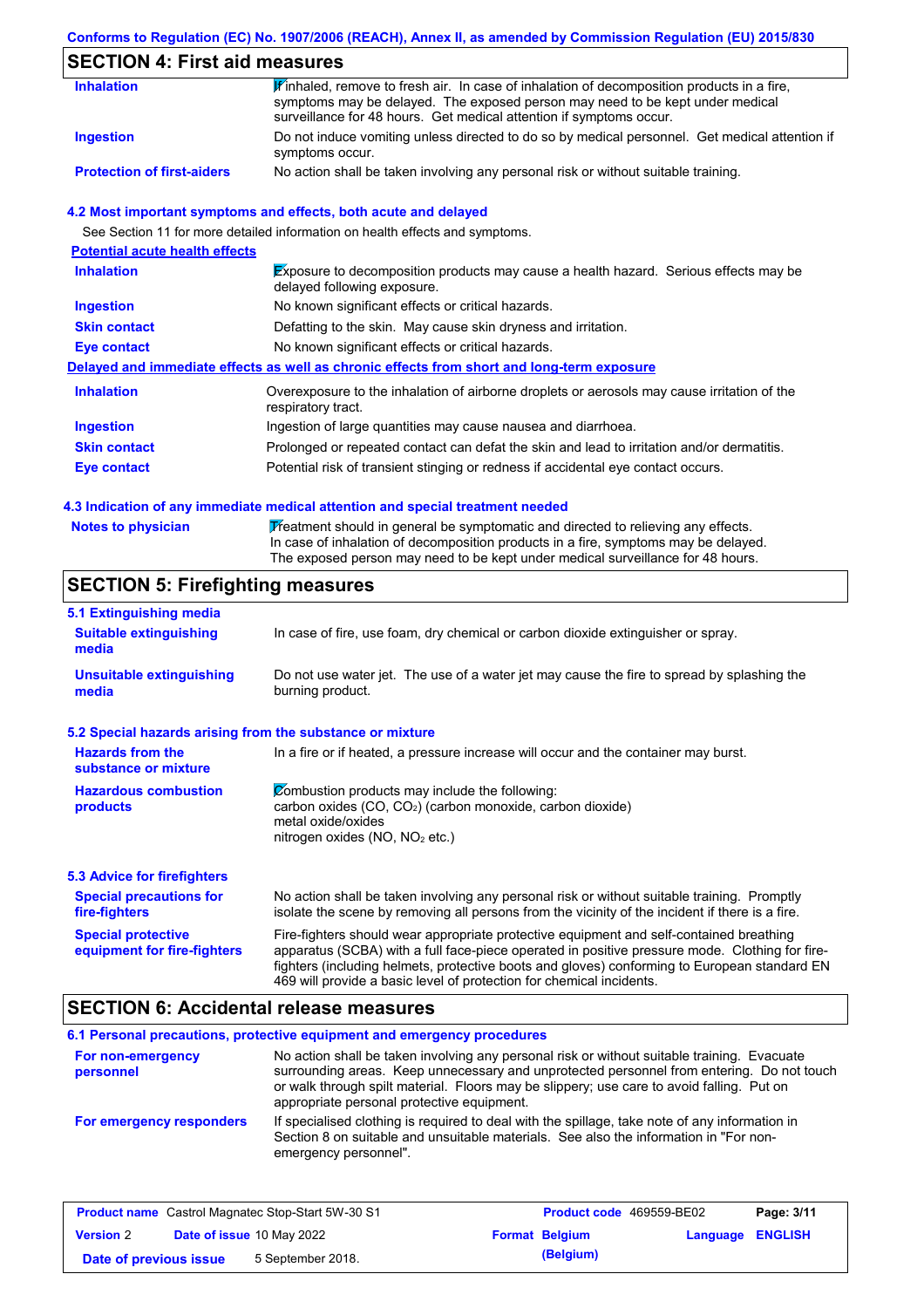# **SECTION 6: Accidental release measures**

| <b>6.2 Environmental</b><br>precautions   | Avoid dispersal of spilt material and runoff and contact with soil, waterways, drains and sewers.<br>Inform the relevant authorities if the product has caused environmental pollution (sewers,<br>waterways, soil or air).                                                                                                                                                                    |
|-------------------------------------------|------------------------------------------------------------------------------------------------------------------------------------------------------------------------------------------------------------------------------------------------------------------------------------------------------------------------------------------------------------------------------------------------|
|                                           | 6.3 Methods and material for containment and cleaning up                                                                                                                                                                                                                                                                                                                                       |
| <b>Small spill</b>                        | Stop leak if without risk. Move containers from spill area. Absorb with an inert material and<br>place in an appropriate waste disposal container. Dispose of via a licensed waste disposal<br>contractor.                                                                                                                                                                                     |
| Large spill                               | Stop leak if without risk. Move containers from spill area. Prevent entry into sewers, water<br>courses, basements or confined areas. Contain and collect spillage with non-combustible,<br>absorbent material e.g. sand, earth, vermiculite or diatomaceous earth and place in container<br>for disposal according to local regulations. Dispose of via a licensed waste disposal contractor. |
| 6.4 Reference to other<br><b>sections</b> | See Section 1 for emergency contact information.<br>See Section 5 for firefighting measures.<br>See Section 8 for information on appropriate personal protective equipment.<br>See Section 12 for environmental precautions.<br>See Section 13 for additional waste treatment information.                                                                                                     |

## **SECTION 7: Handling and storage**

| 7.1 Precautions for safe handling                                                    |                                                                                                                                                                                                                                                                                                                                                                                                                                                                                          |
|--------------------------------------------------------------------------------------|------------------------------------------------------------------------------------------------------------------------------------------------------------------------------------------------------------------------------------------------------------------------------------------------------------------------------------------------------------------------------------------------------------------------------------------------------------------------------------------|
| <b>Protective measures</b>                                                           | Put on appropriate personal protective equipment.                                                                                                                                                                                                                                                                                                                                                                                                                                        |
| <b>Advice on general</b><br>occupational hygiene                                     | Eating, drinking and smoking should be prohibited in areas where this material is handled,<br>stored and processed. Wash thoroughly after handling. Remove contaminated clothing and<br>protective equipment before entering eating areas. See also Section 8 for additional<br>information on hygiene measures.                                                                                                                                                                         |
| <b>7.2 Conditions for safe</b><br>storage, including any<br><i>incompatibilities</i> | Store in accordance with local requlations. Store in a dry, cool and well-ventilated area, away<br>from incompatible materials (see Section 10). Keep away from heat and direct sunlight. Keep<br>container tightly closed and sealed until ready for use. Containers that have been opened must<br>be carefully resealed and kept upright to prevent leakage. Store and use only in equipment/<br>containers designed for use with this product. Do not store in unlabelled containers. |
| Not suitable                                                                         | Prolonged exposure to elevated temperature.                                                                                                                                                                                                                                                                                                                                                                                                                                              |
| 7.3 Specific end use(s)                                                              |                                                                                                                                                                                                                                                                                                                                                                                                                                                                                          |

**Recommendations**

See section 1.2 and Exposure scenarios in annex, if applicable.

### **SECTION 8: Exposure controls/personal protection**

#### **8.1 Control parameters**

**Occupational exposure limits**

| <b>Exposure limit values</b>                                                                                                                                                                                                           |
|----------------------------------------------------------------------------------------------------------------------------------------------------------------------------------------------------------------------------------------|
| Limit values (Belgium).                                                                                                                                                                                                                |
| TWA: 5 mg/m <sup>3</sup> 8 hours. Issued/Revised: 10/2002 Form: Mist<br>STEL: 10 mg/m <sup>3</sup> 15 minutes. Issued/Revised: 10/2002 Form: Mist                                                                                      |
| Limit values (Belgium).                                                                                                                                                                                                                |
| TWA: 5 mg/m <sup>3</sup> 8 hours. Issued/Revised: 10/2002 Form: Mist<br>STEL: 10 mg/m <sup>3</sup> 15 minutes. Issued/Revised: 10/2002 Form: Mist                                                                                      |
| Limit values (Belgium).                                                                                                                                                                                                                |
| TWA: 5 mg/m <sup>3</sup> 8 hours. Issued/Revised: 10/2002 Form: Mist<br>STEL: 10 mg/m <sup>3</sup> 15 minutes. Issued/Revised: 10/2002 Form: Mist                                                                                      |
| Limit values (Belgium).                                                                                                                                                                                                                |
| TWA: 5 mg/m <sup>3</sup> 8 hours. Issued/Revised: 10/2002 Form: Mist<br>STEL: 10 mg/m <sup>3</sup> 15 minutes. Issued/Revised: 10/2002 Form: Mist                                                                                      |
| Distillates (petroleum), hydrotreated heavy paraffinic<br>Limit values (Belgium).<br>TWA: 5 mg/m <sup>3</sup> 8 hours. Issued/Revised: 10/2002 Form: Mist<br>STEL: 10 mg/m <sup>3</sup> 15 minutes. Issued/Revised: 10/2002 Form: Mist |
|                                                                                                                                                                                                                                        |

|                        | <b>Product name</b> Castrol Magnatec Stop-Start 5W-30 S1 | <b>Product code</b> 469559-BE02 |                  | Page: 4/11 |
|------------------------|----------------------------------------------------------|---------------------------------|------------------|------------|
| <b>Version 2</b>       | Date of issue 10 May 2022                                | <b>Format Belgium</b>           | Language ENGLISH |            |
| Date of previous issue | 5 September 2018.                                        | (Belgium)                       |                  |            |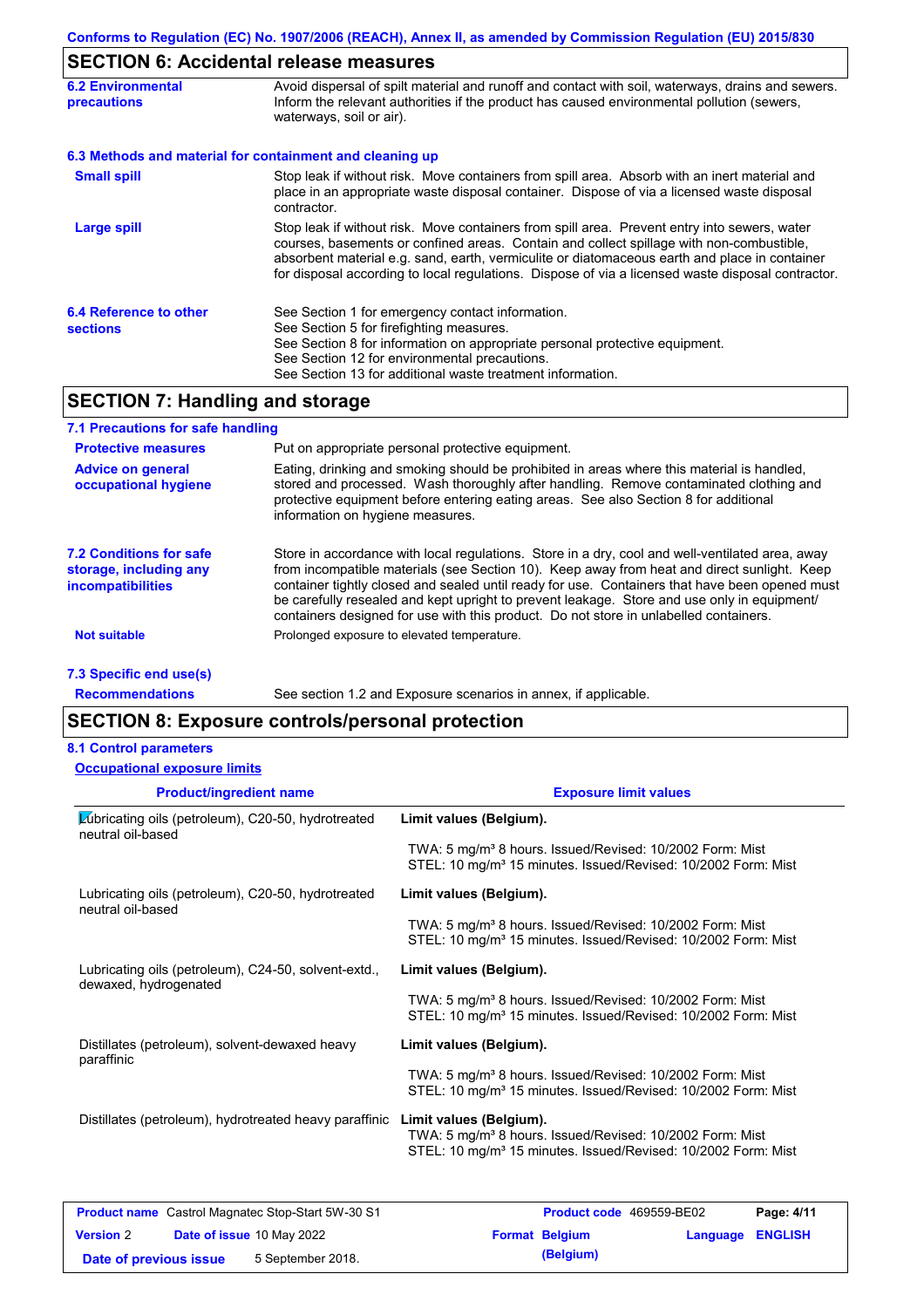# **SECTION 8: Exposure controls/personal protection**

Whilst specific OELs for certain components may be shown in this section, other components may be present in any mist, vapour or dust produced. Therefore, the specific OELs may not be applicable to the product as a whole and are provided for guidance only.

| <b>Recommended monitoring</b><br>procedures                    | If this product contains ingredients with exposure limits, personal, workplace atmosphere or<br>biological monitoring may be required to determine the effectiveness of the ventilation or other<br>control measures and/or the necessity to use respiratory protective equipment. Reference<br>should be made to monitoring standards, such as the following: European Standard EN 689<br>(Workplace atmospheres - Guidance for the assessment of exposure by inhalation to chemical<br>agents for comparison with limit values and measurement strategy) European Standard EN<br>14042 (Workplace atmospheres - Guide for the application and use of procedures for the<br>assessment of exposure to chemical and biological agents) European Standard EN 482<br>(Workplace atmospheres - General requirements for the performance of procedures for the<br>measurement of chemical agents) Reference to national guidance documents for methods for<br>the determination of hazardous substances will also be required. |
|----------------------------------------------------------------|----------------------------------------------------------------------------------------------------------------------------------------------------------------------------------------------------------------------------------------------------------------------------------------------------------------------------------------------------------------------------------------------------------------------------------------------------------------------------------------------------------------------------------------------------------------------------------------------------------------------------------------------------------------------------------------------------------------------------------------------------------------------------------------------------------------------------------------------------------------------------------------------------------------------------------------------------------------------------------------------------------------------------|
| <b>Derived No Effect Level</b><br>No DNELs/DMELs available.    |                                                                                                                                                                                                                                                                                                                                                                                                                                                                                                                                                                                                                                                                                                                                                                                                                                                                                                                                                                                                                            |
| <b>Predicted No Effect Concentration</b><br>No PNECs available |                                                                                                                                                                                                                                                                                                                                                                                                                                                                                                                                                                                                                                                                                                                                                                                                                                                                                                                                                                                                                            |
| <b>8.2 Exposure controls</b>                                   |                                                                                                                                                                                                                                                                                                                                                                                                                                                                                                                                                                                                                                                                                                                                                                                                                                                                                                                                                                                                                            |
| <b>Appropriate engineering</b><br><b>controls</b>              | Provide exhaust ventilation or other engineering controls to keep the relevant airborne<br>concentrations below their respective occupational exposure limits.<br>All activities involving chemicals should be assessed for their risks to health, to ensure<br>exposures are adequately controlled. Personal protective equipment should only be considered<br>after other forms of control measures (e.g. engineering controls) have been suitably evaluated.<br>Personal protective equipment should conform to appropriate standards, be suitable for use, be<br>kept in good condition and properly maintained.<br>Your supplier of personal protective equipment should be consulted for advice on selection and<br>appropriate standards. For further information contact your national organisation for standards.<br>The final choice of protective equipment will depend upon a risk assessment. It is important to<br>ensure that all items of personal protective equipment are compatible.                    |
| <b>Individual protection measures</b>                          |                                                                                                                                                                                                                                                                                                                                                                                                                                                                                                                                                                                                                                                                                                                                                                                                                                                                                                                                                                                                                            |
| <b>Hygiene measures</b>                                        | Wash hands, forearms and face thoroughly after handling chemical products, before eating,<br>smoking and using the lavatory and at the end of the working period. Ensure that eyewash<br>stations and safety showers are close to the workstation location.                                                                                                                                                                                                                                                                                                                                                                                                                                                                                                                                                                                                                                                                                                                                                                |
| <b>Respiratory protection</b>                                  | In case of insufficient ventilation, wear suitable respiratory equipment.<br>The correct choice of respiratory protection depends upon the chemicals being handled, the<br>conditions of work and use, and the condition of the respiratory equipment. Safety procedures<br>should be developed for each intended application. Respiratory protection equipment should<br>therefore be chosen in consultation with the supplier/manufacturer and with a full assessment<br>of the working conditions.                                                                                                                                                                                                                                                                                                                                                                                                                                                                                                                      |
| <b>Eye/face protection</b>                                     | Safety glasses with side shields.                                                                                                                                                                                                                                                                                                                                                                                                                                                                                                                                                                                                                                                                                                                                                                                                                                                                                                                                                                                          |
| <b>Skin protection</b>                                         |                                                                                                                                                                                                                                                                                                                                                                                                                                                                                                                                                                                                                                                                                                                                                                                                                                                                                                                                                                                                                            |
| <b>Hand protection</b>                                         | <b>General Information:</b>                                                                                                                                                                                                                                                                                                                                                                                                                                                                                                                                                                                                                                                                                                                                                                                                                                                                                                                                                                                                |
|                                                                | Because specific work environments and material handling practices vary, safety procedures<br>should be developed for each intended application. The correct choice of protective gloves<br>depends upon the chemicals being handled, and the conditions of work and use. Most gloves<br>provide protection for only a limited time before they must be discarded and replaced (even the<br>best chemically resistant gloves will break down after repeated chemical exposures).                                                                                                                                                                                                                                                                                                                                                                                                                                                                                                                                           |
|                                                                | Gloves should be chosen in consultation with the supplier / manufacturer and taking account of<br>a full assessment of the working conditions.                                                                                                                                                                                                                                                                                                                                                                                                                                                                                                                                                                                                                                                                                                                                                                                                                                                                             |
|                                                                | Recommended: Nitrile gloves.<br><b>Breakthrough time:</b>                                                                                                                                                                                                                                                                                                                                                                                                                                                                                                                                                                                                                                                                                                                                                                                                                                                                                                                                                                  |
|                                                                | Breakthrough time data are generated by glove manufacturers under laboratory test conditions<br>and represent how long a glove can be expected to provide effective permeation resistance. It<br>is important when following breakthrough time recommendations that actual workplace<br>conditions are taken into account. Always consult with your glove supplier for up-to-date<br>technical information on breakthrough times for the recommended glove type.<br>Our recommendations on the selection of gloves are as follows:                                                                                                                                                                                                                                                                                                                                                                                                                                                                                         |
|                                                                | Continuous contact:                                                                                                                                                                                                                                                                                                                                                                                                                                                                                                                                                                                                                                                                                                                                                                                                                                                                                                                                                                                                        |
|                                                                | Gloves with a minimum breakthrough time of 240 minutes, or >480 minutes if suitable gloves                                                                                                                                                                                                                                                                                                                                                                                                                                                                                                                                                                                                                                                                                                                                                                                                                                                                                                                                 |
|                                                                |                                                                                                                                                                                                                                                                                                                                                                                                                                                                                                                                                                                                                                                                                                                                                                                                                                                                                                                                                                                                                            |

| <b>Product name</b> Castrol Magnatec Stop-Start 5W-30 S1 |  | <b>Product code</b> 469559-BE02  |  | Page: 5/11            |                         |  |
|----------------------------------------------------------|--|----------------------------------|--|-----------------------|-------------------------|--|
| <b>Version 2</b>                                         |  | <b>Date of issue 10 May 2022</b> |  | <b>Format Belgium</b> | <b>Language ENGLISH</b> |  |
| Date of previous issue                                   |  | 5 September 2018.                |  | (Belgium)             |                         |  |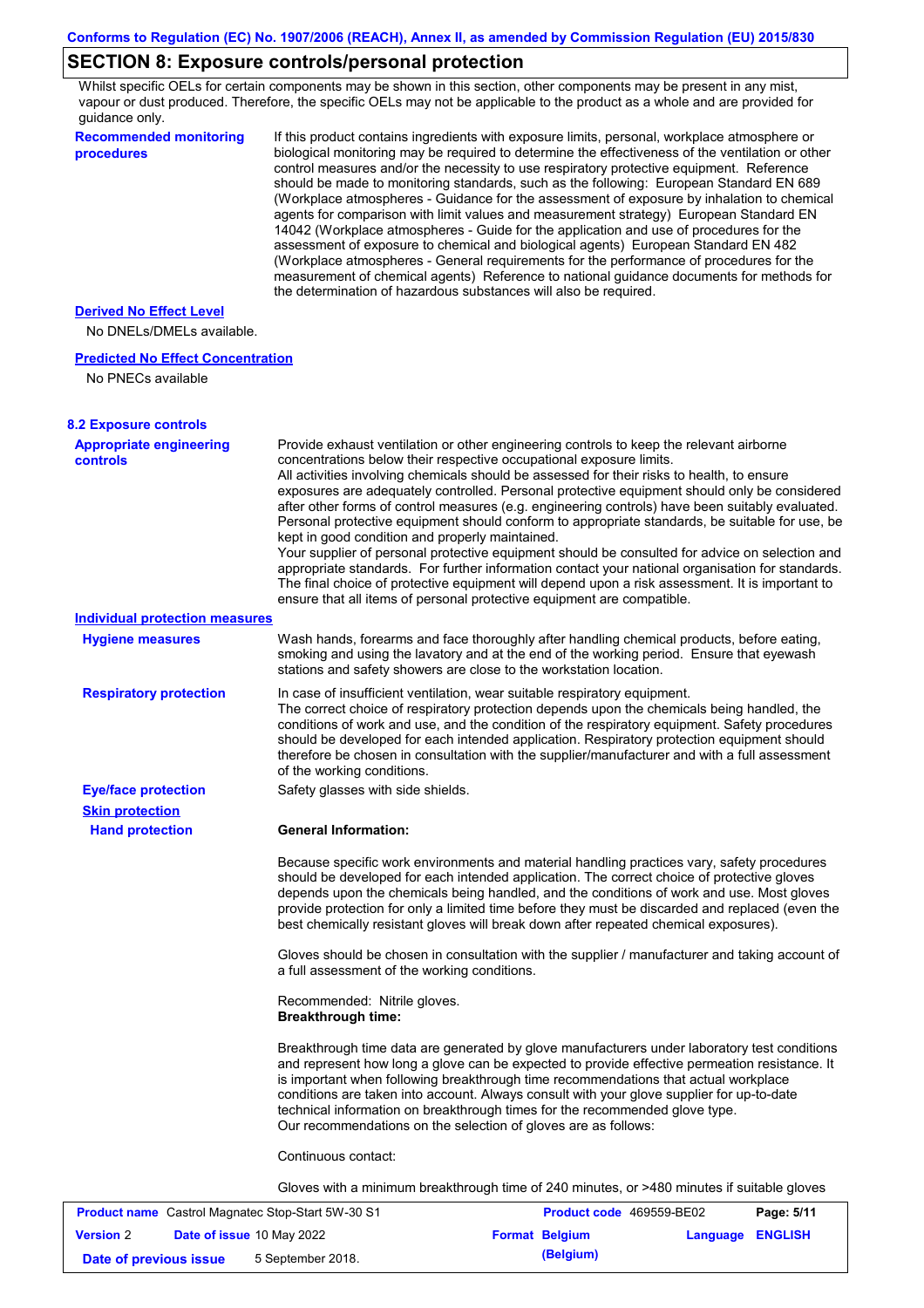## **SECTION 8: Exposure controls/personal protection**

|                                           | can be obtained.<br>If suitable gloves are not available to offer that level of protection, gloves with shorter<br>breakthrough times may be acceptable as long as appropriate glove maintenance and<br>replacement regimes are determined and adhered to.                                                                                                                                                                                                                                                                                                                                                                                        |
|-------------------------------------------|---------------------------------------------------------------------------------------------------------------------------------------------------------------------------------------------------------------------------------------------------------------------------------------------------------------------------------------------------------------------------------------------------------------------------------------------------------------------------------------------------------------------------------------------------------------------------------------------------------------------------------------------------|
|                                           | Short-term / splash protection:                                                                                                                                                                                                                                                                                                                                                                                                                                                                                                                                                                                                                   |
|                                           | Recommended breakthrough times as above.<br>It is recognised that for short-term, transient exposures, gloves with shorter breakthrough times<br>may commonly be used. Therefore, appropriate maintenance and replacement regimes must<br>be determined and rigorously followed.                                                                                                                                                                                                                                                                                                                                                                  |
|                                           | <b>Glove Thickness:</b>                                                                                                                                                                                                                                                                                                                                                                                                                                                                                                                                                                                                                           |
|                                           | For general applications, we recommend gloves with a thickness typically greater than 0.35 mm.                                                                                                                                                                                                                                                                                                                                                                                                                                                                                                                                                    |
|                                           | It should be emphasised that glove thickness is not necessarily a good predictor of glove<br>resistance to a specific chemical, as the permeation efficiency of the glove will be dependent<br>on the exact composition of the glove material. Therefore, glove selection should also be based<br>on consideration of the task requirements and knowledge of breakthrough times.<br>Glove thickness may also vary depending on the glove manufacturer, the glove type and the<br>glove model. Therefore, the manufacturers' technical data should always be taken into account<br>to ensure selection of the most appropriate glove for the task. |
|                                           | Note: Depending on the activity being conducted, gloves of varying thickness may be required<br>for specific tasks. For example:                                                                                                                                                                                                                                                                                                                                                                                                                                                                                                                  |
|                                           | • Thinner gloves (down to 0.1 mm or less) may be required where a high degree of manual<br>dexterity is needed. However, these gloves are only likely to give short duration protection and<br>would normally be just for single use applications, then disposed of.                                                                                                                                                                                                                                                                                                                                                                              |
|                                           | • Thicker gloves (up to 3 mm or more) may be required where there is a mechanical (as well<br>as a chemical) risk i.e. where there is abrasion or puncture potential.                                                                                                                                                                                                                                                                                                                                                                                                                                                                             |
| <b>Skin and body</b>                      | Use of protective clothing is good industrial practice.<br>Personal protective equipment for the body should be selected based on the task being<br>performed and the risks involved and should be approved by a specialist before handling this<br>product.<br>Cotton or polyester/cotton overalls will only provide protection against light superficial<br>contamination that will not soak through to the skin. Overalls should be laundered on a regular<br>basis. When the risk of skin exposure is high (e.g. when cleaning up spillages or if there is a                                                                                  |
|                                           | risk of splashing) then chemical resistant aprons and/or impervious chemical suits and boots<br>will be required.                                                                                                                                                                                                                                                                                                                                                                                                                                                                                                                                 |
| <b>Refer to standards:</b>                | Respiratory protection: EN 529<br>Gloves: EN 420, EN 374<br>Eye protection: EN 166<br>Filtering half-mask: EN 149<br>Filtering half-mask with valve: EN 405<br>Half-mask: EN 140 plus filter<br>Full-face mask: EN 136 plus filter<br>Particulate filters: EN 143<br>Gas/combined filters: EN 14387                                                                                                                                                                                                                                                                                                                                               |
| <b>Environmental exposure</b><br>controls | Emissions from ventilation or work process equipment should be checked to ensure they<br>comply with the requirements of environmental protection legislation. In some cases, fume<br>scrubbers, filters or engineering modifications to the process equipment will be necessary to<br>reduce emissions to acceptable levels.                                                                                                                                                                                                                                                                                                                     |

## **SECTION 9: Physical and chemical properties**

The conditions of measurement of all properties are at standard temperature and pressure unless otherwise indicated.

#### **9.1 Information on basic physical and chemical properties**

| <b>Version 2</b><br>Date of previous issue               | Date of issue 10 May 2022<br>5 September 2018. | <b>Format Belgium</b><br>(Belgium) | Language | <b>ENGLISH</b> |
|----------------------------------------------------------|------------------------------------------------|------------------------------------|----------|----------------|
| <b>Product name</b> Castrol Magnatec Stop-Start 5W-30 S1 |                                                | Product code 469559-BE02           |          | Page: 6/11     |
| pH                                                       | <b>Not applicable.</b>                         |                                    |          |                |
| <b>Odour threshold</b>                                   | Not available.                                 |                                    |          |                |
| <b>Odour</b>                                             | Not available.                                 |                                    |          |                |
| <b>Colour</b>                                            | Amber. [Light]                                 |                                    |          |                |
| <b>Physical state</b>                                    | Liguid.                                        |                                    |          |                |
| <b>Appearance</b>                                        |                                                |                                    |          |                |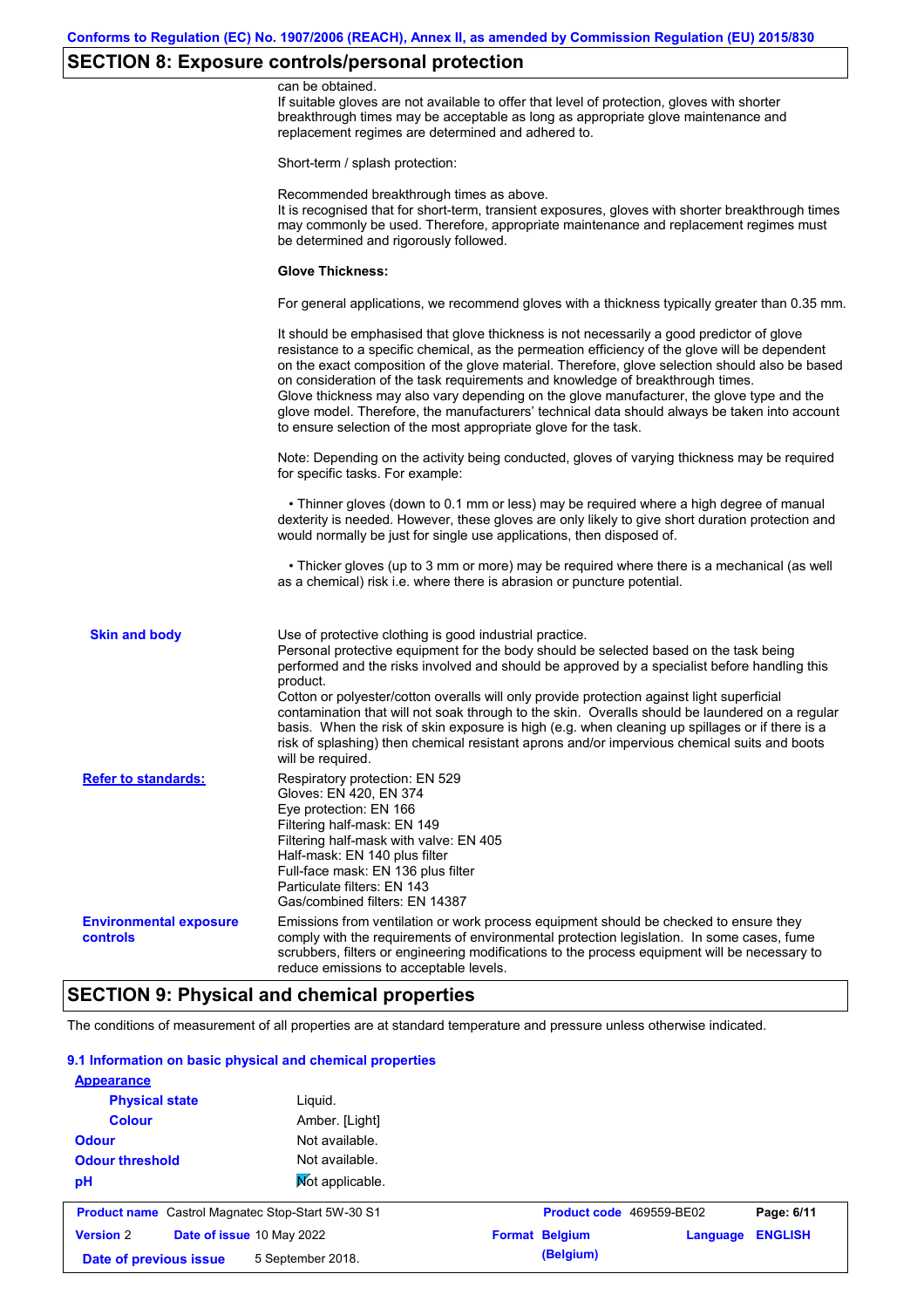# **SECTION 9: Physical and chemical properties**

| <b>Melting point/freezing point</b>                    | Not available.                               |
|--------------------------------------------------------|----------------------------------------------|
| Initial boiling point and boiling<br>range             | Not available.                               |
| <b>Pour point</b>                                      | -46 °C                                       |
| <b>Flash point</b>                                     | Closed cup: 209°C (408.2°F) [Pensky-Martens] |
| <b>Evaporation rate</b>                                | Not available.                               |
| <b>Flammability (solid, gas)</b>                       | Not available.                               |
| <b>Upper/lower flammability or</b><br>explosive limits | Not available.                               |
| <b>Vapour pressure</b>                                 | Not available.                               |

|                                                   |                                                                                                                           | Vapour Pressure at 20°C |          |                    | Vapour pressure at 50°C |                |               |
|---------------------------------------------------|---------------------------------------------------------------------------------------------------------------------------|-------------------------|----------|--------------------|-------------------------|----------------|---------------|
|                                                   | <b>Ingredient name</b>                                                                                                    | mm Hg kPa               |          | <b>Method</b>      | mm<br>Hg                | kPa            | <b>Method</b> |
|                                                   | Lubricating oils<br>(petroleum), C20-50,<br>hydrotreated neutral oil-<br>based                                            | <0.08                   | < 0.011  | <b>ASTM D 5191</b> |                         |                |               |
|                                                   | Lubricating oils<br>(petroleum), C20-50,<br>hydrotreated neutral oil-<br>based                                            | <0.08                   | < 0.011  | <b>ASTM D 5191</b> |                         |                |               |
|                                                   | bis(nonylphenyl)amine                                                                                                     | < 0.01                  | < 0.0013 | EU A.4             | 0                       | 0              | EU A.4        |
|                                                   | Distillates (petroleum),<br>solvent-dewaxed<br>heavy paraffinic                                                           | < 0.08                  | < 0.011  | <b>ASTM D 5191</b> |                         |                |               |
|                                                   | Distillates (petroleum),<br>hydrotreated heavy<br>paraffinic                                                              | < 0.08                  | < 0.011  | <b>ASTM D 5191</b> |                         |                |               |
| <b>Vapour density</b>                             | Not available.                                                                                                            |                         |          |                    |                         |                |               |
| <b>Relative density</b>                           | Not available.                                                                                                            |                         |          |                    |                         |                |               |
| <b>Density</b>                                    | <1000 kg/m <sup>3</sup> (<1 g/cm <sup>3</sup> ) at 15 <sup>°</sup> C                                                      |                         |          |                    |                         |                |               |
| <b>Solubility(ies)</b>                            | insoluble in water.                                                                                                       |                         |          |                    |                         |                |               |
| <b>Partition coefficient: n-octanol/</b><br>water | Mot applicable.                                                                                                           |                         |          |                    |                         |                |               |
| <b>Auto-ignition temperature</b>                  | <b>Ingredient name</b>                                                                                                    |                         | °C       | $\mathsf{P}$       |                         | <b>Method</b>  |               |
|                                                   | bis(nonylphenyl)amine                                                                                                     |                         | 440      | 824                |                         | <b>EU A.15</b> |               |
| <b>Decomposition temperature</b>                  | Not available.                                                                                                            |                         |          |                    |                         |                |               |
| <b>Viscosity</b>                                  | Kinematic: 59.9 mm <sup>2</sup> /s (59.9 cSt) at $40^{\circ}$ C<br>Kinematic: 10.3 mm <sup>2</sup> /s (10.3 cSt) at 100°C |                         |          |                    |                         |                |               |
| <b>Explosive properties</b>                       | Not available.                                                                                                            |                         |          |                    |                         |                |               |
| <b>Oxidising properties</b>                       | Not available.                                                                                                            |                         |          |                    |                         |                |               |
| <b>Particle characteristics</b>                   |                                                                                                                           |                         |          |                    |                         |                |               |
| <b>Median particle size</b>                       | Mot applicable.                                                                                                           |                         |          |                    |                         |                |               |
| 9.2 Other information                             |                                                                                                                           |                         |          |                    |                         |                |               |
| No additional information.                        |                                                                                                                           |                         |          |                    |                         |                |               |

## **SECTION 10: Stability and reactivity**

| <b>10.1 Reactivity</b>                                   | No specific test data available for this product. Refer to Conditions to avoid and Incompatible<br>materials for additional information.                                |                                 |          |                |  |
|----------------------------------------------------------|-------------------------------------------------------------------------------------------------------------------------------------------------------------------------|---------------------------------|----------|----------------|--|
| <b>10.2 Chemical stability</b>                           | The product is stable.                                                                                                                                                  |                                 |          |                |  |
| <b>10.3 Possibility of</b><br>hazardous reactions        | Under normal conditions of storage and use, hazardous reactions will not occur.<br>Under normal conditions of storage and use, hazardous polymerisation will not occur. |                                 |          |                |  |
| <b>10.4 Conditions to avoid</b>                          | Avoid all possible sources of ignition (spark or flame).                                                                                                                |                                 |          |                |  |
| <b>10.5 Incompatible materials</b>                       | Reactive or incompatible with the following materials: oxidising materials.                                                                                             |                                 |          |                |  |
| <b>Product name</b> Castrol Magnatec Stop-Start 5W-30 S1 |                                                                                                                                                                         | <b>Product code</b> 469559-BE02 |          | Page: 7/11     |  |
| <b>Version 2</b><br>Date of issue 10 May 2022            |                                                                                                                                                                         | <b>Format Belgium</b>           | Language | <b>ENGLISH</b> |  |
| Date of previous issue                                   | 5 September 2018.                                                                                                                                                       | (Belgium)                       |          |                |  |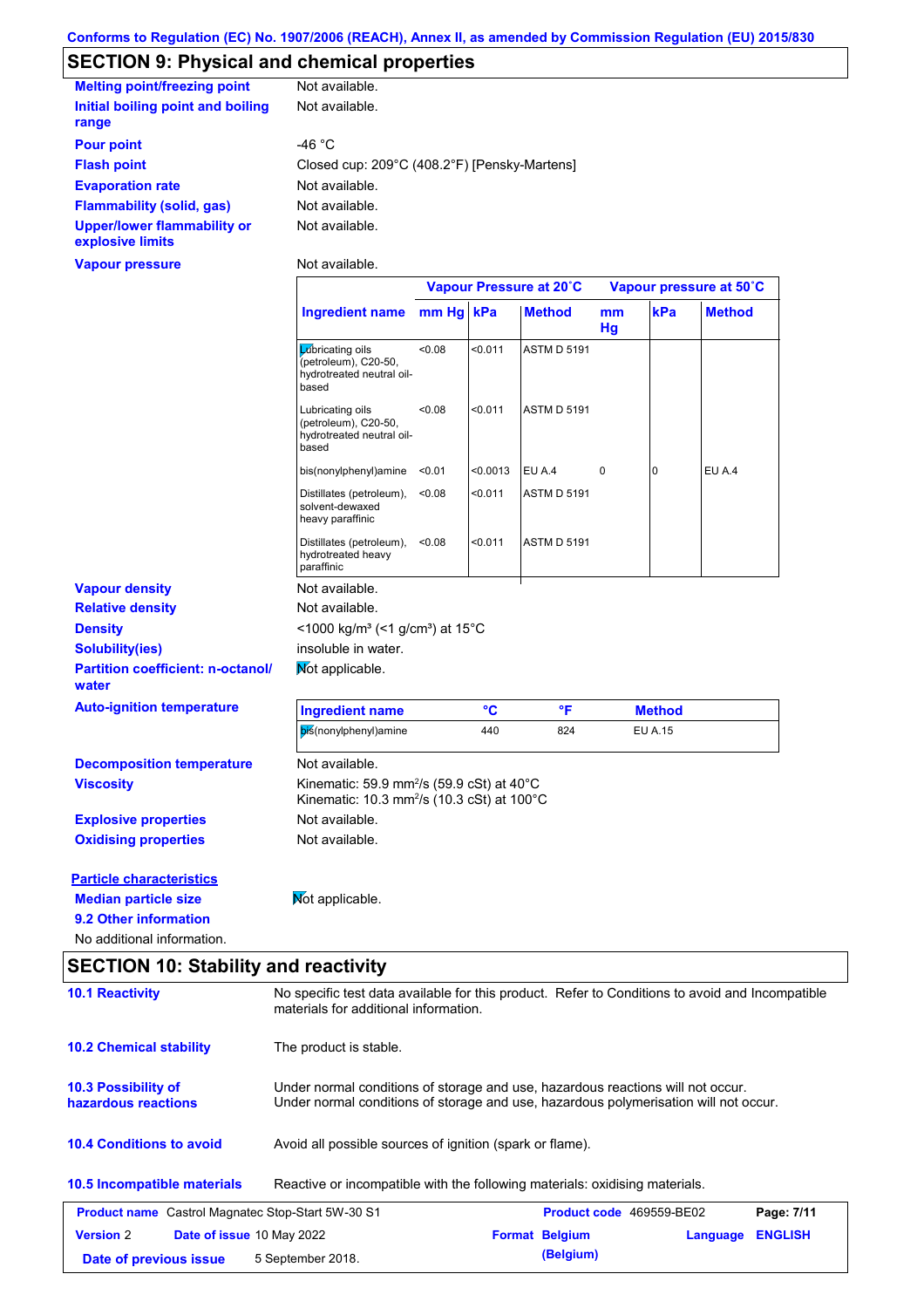## **SECTION 10: Stability and reactivity**

Under normal conditions of storage and use, hazardous decomposition products should not be produced.

**10.6 Hazardous decomposition products**

### **SECTION 11: Toxicological information**

#### **11.1 Information on toxicological effects**

#### **Acute toxicity estimates**

| <b>Product/ingredient name</b>                                                             |                                                                                                              | Oral (mg/<br>kg)                                                                                                    | <b>Dermal</b><br>(mg/kg) | <b>Inhalation</b><br>(gases)<br>(ppm) | <b>Inhalation</b><br>(vapours)<br>(mg/l) | <b>Inhalation</b><br>(dusts<br>and mists)<br>(mg/l)                                                                                                                                                                                                                                      |
|--------------------------------------------------------------------------------------------|--------------------------------------------------------------------------------------------------------------|---------------------------------------------------------------------------------------------------------------------|--------------------------|---------------------------------------|------------------------------------------|------------------------------------------------------------------------------------------------------------------------------------------------------------------------------------------------------------------------------------------------------------------------------------------|
| Long chain alkyl phenol                                                                    |                                                                                                              | 2500                                                                                                                | N/A                      | N/A                                   | N/A                                      | N/A                                                                                                                                                                                                                                                                                      |
| <b>Information on likely</b><br>routes of exposure                                         | Routes of entry anticipated: Dermal, Inhalation.                                                             |                                                                                                                     |                          |                                       |                                          |                                                                                                                                                                                                                                                                                          |
| <b>Potential acute health effects</b>                                                      |                                                                                                              |                                                                                                                     |                          |                                       |                                          |                                                                                                                                                                                                                                                                                          |
| <b>Inhalation</b>                                                                          |                                                                                                              | Exposure to decomposition products may cause a health hazard. Serious effects may be<br>delayed following exposure. |                          |                                       |                                          |                                                                                                                                                                                                                                                                                          |
| <b>Ingestion</b>                                                                           | No known significant effects or critical hazards.                                                            |                                                                                                                     |                          |                                       |                                          |                                                                                                                                                                                                                                                                                          |
| <b>Skin contact</b>                                                                        | Defatting to the skin. May cause skin dryness and irritation.                                                |                                                                                                                     |                          |                                       |                                          |                                                                                                                                                                                                                                                                                          |
| <b>Eye contact</b>                                                                         | No known significant effects or critical hazards.                                                            |                                                                                                                     |                          |                                       |                                          |                                                                                                                                                                                                                                                                                          |
| <b>Symptoms related to the physical, chemical and toxicological characteristics</b>        |                                                                                                              |                                                                                                                     |                          |                                       |                                          |                                                                                                                                                                                                                                                                                          |
| <b>Inhalation</b>                                                                          | No specific data.                                                                                            |                                                                                                                     |                          |                                       |                                          |                                                                                                                                                                                                                                                                                          |
| <b>Ingestion</b>                                                                           | No specific data.                                                                                            |                                                                                                                     |                          |                                       |                                          |                                                                                                                                                                                                                                                                                          |
| <b>Skin contact</b>                                                                        | Adverse symptoms may include the following:<br>irritation<br>dryness<br>cracking                             |                                                                                                                     |                          |                                       |                                          |                                                                                                                                                                                                                                                                                          |
| <b>Eye contact</b>                                                                         | No specific data.                                                                                            |                                                                                                                     |                          |                                       |                                          |                                                                                                                                                                                                                                                                                          |
| Delayed and immediate effects as well as chronic effects from short and long-term exposure |                                                                                                              |                                                                                                                     |                          |                                       |                                          |                                                                                                                                                                                                                                                                                          |
| <b>Inhalation</b>                                                                          | respiratory tract.                                                                                           | Overexposure to the inhalation of airborne droplets or aerosols may cause irritation of the                         |                          |                                       |                                          |                                                                                                                                                                                                                                                                                          |
| <b>Ingestion</b>                                                                           | Ingestion of large quantities may cause nausea and diarrhoea.                                                |                                                                                                                     |                          |                                       |                                          |                                                                                                                                                                                                                                                                                          |
| <b>Skin contact</b>                                                                        | Prolonged or repeated contact can defat the skin and lead to irritation and/or dermatitis.                   |                                                                                                                     |                          |                                       |                                          |                                                                                                                                                                                                                                                                                          |
| <b>Eye contact</b>                                                                         | Potential risk of transient stinging or redness if accidental eye contact occurs.                            |                                                                                                                     |                          |                                       |                                          |                                                                                                                                                                                                                                                                                          |
| <b>Potential chronic health effects</b>                                                    |                                                                                                              |                                                                                                                     |                          |                                       |                                          |                                                                                                                                                                                                                                                                                          |
| <b>General</b>                                                                             | USED ENGINE OILS<br>engine oil must therefore be avoided and a high standard of personal hygiene maintained. |                                                                                                                     |                          |                                       |                                          | Combustion products resulting from the operation of internal combustion engines contaminate<br>engine oils during use. Used engine oil may contain hazardous components which have the<br>potential to cause skin cancer. Frequent or prolonged contact with all types and makes of used |
| <b>Carcinogenicity</b>                                                                     | No known significant effects or critical hazards.                                                            |                                                                                                                     |                          |                                       |                                          |                                                                                                                                                                                                                                                                                          |
| <b>Mutagenicity</b>                                                                        | No known significant effects or critical hazards.                                                            |                                                                                                                     |                          |                                       |                                          |                                                                                                                                                                                                                                                                                          |
| <b>Developmental effects</b>                                                               | No known significant effects or critical hazards.                                                            |                                                                                                                     |                          |                                       |                                          |                                                                                                                                                                                                                                                                                          |
| <b>Fertility effects</b>                                                                   | No known significant effects or critical hazards.                                                            |                                                                                                                     |                          |                                       |                                          |                                                                                                                                                                                                                                                                                          |

# **SECTION 12: Ecological information**

### **12.1 Toxicity**

**Environmental hazards** Not classified as dangerous

#### **12.2 Persistence and degradability**

Expected to be biodegradable.

### **12.3 Bioaccumulative potential**

This product is not expected to bioaccumulate through food chains in the environment.

| <b>12.4 Mobility in soil</b><br><b>Soil/water partition</b><br><b>coefficient (Koc)</b> | Not available.                                           |                       |                          |                |
|-----------------------------------------------------------------------------------------|----------------------------------------------------------|-----------------------|--------------------------|----------------|
|                                                                                         | <b>Product name</b> Castrol Magnatec Stop-Start 5W-30 S1 |                       | Product code 469559-BE02 | Page: 8/11     |
| <b>Version 2</b>                                                                        | Date of issue 10 May 2022                                | <b>Format Belgium</b> | Language                 | <b>ENGLISH</b> |
| Date of previous issue                                                                  | 5 September 2018.                                        | (Belgium)             |                          |                |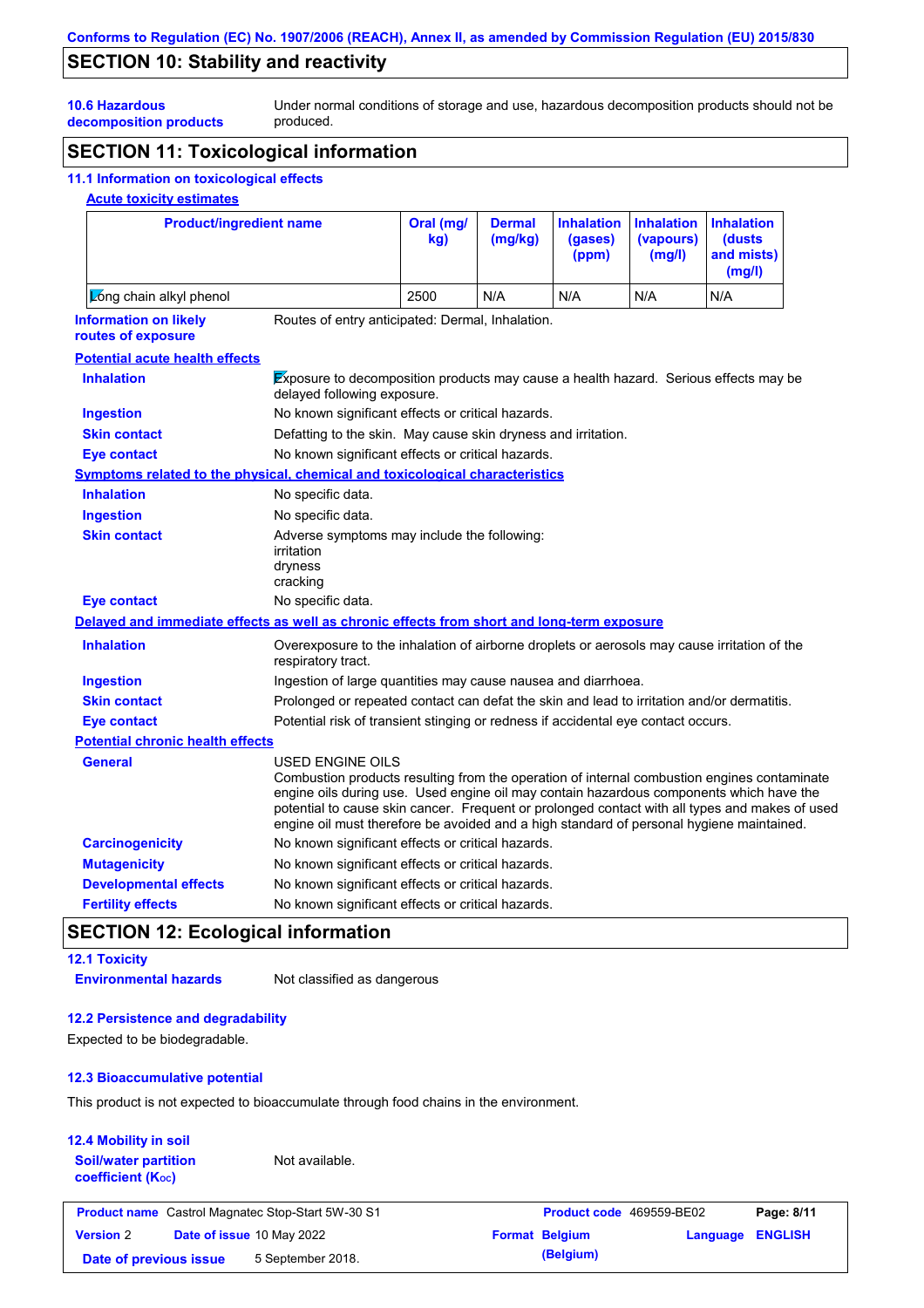|                                               | Conforms to Regulation (EC) No. 1907/2006 (REACH), Annex II, as amended by Commission Regulation (EU) 2015/830                                                                                                                          |
|-----------------------------------------------|-----------------------------------------------------------------------------------------------------------------------------------------------------------------------------------------------------------------------------------------|
| <b>SECTION 12: Ecological information</b>     |                                                                                                                                                                                                                                         |
| <b>Mobility</b>                               | Spillages may penetrate the soil causing ground water contamination.                                                                                                                                                                    |
| 12.5 Results of PBT and vPvB assessment       |                                                                                                                                                                                                                                         |
|                                               | Product does not meet the criteria for PBT or vPvB according to Regulation (EC) No. 1907/2006, Annex XIII.                                                                                                                              |
| 12.6 Other adverse effects                    |                                                                                                                                                                                                                                         |
| <b>Other ecological information</b>           | Spills may form a film on water surfaces causing physical damage to organisms. Oxygen<br>transfer could also be impaired.                                                                                                               |
| <b>SECTION 13: Disposal considerations</b>    |                                                                                                                                                                                                                                         |
| 13.1 Waste treatment methods                  |                                                                                                                                                                                                                                         |
| <b>Product</b>                                |                                                                                                                                                                                                                                         |
| <b>Methods of disposal</b>                    | Where possible, arrange for product to be recycled. Dispose of via an authorised person/<br>licensed waste disposal contractor in accordance with local regulations.                                                                    |
| <b>Hazardous waste</b>                        | Yes.                                                                                                                                                                                                                                    |
| European waste catalogue (EWC)                |                                                                                                                                                                                                                                         |
| <b>Waste code</b>                             | <b>Waste designation</b>                                                                                                                                                                                                                |
| 13 02 05*                                     | mineral-based non-chlorinated engine, gear and lubricating oils                                                                                                                                                                         |
| disposal code to be assigned by the end user. | However, deviation from the intended use and/or the presence of any potential contaminants may require an alternative waste                                                                                                             |
| <b>Packaging</b>                              |                                                                                                                                                                                                                                         |
| <b>Methods of disposal</b>                    | Where possible, arrange for product to be recycled. Dispose of via an authorised person/<br>licensed waste disposal contractor in accordance with local regulations.                                                                    |
| <b>Special precautions</b>                    | This material and its container must be disposed of in a safe way. Empty containers or liners<br>may retain some product residues. Avoid dispersal of spilt material and runoff and contact with<br>soil, waterways, drains and sewers. |
| <b>References</b>                             | Commission 2014/955/EU<br>Directive 2008/98/EC                                                                                                                                                                                          |

# **SECTION 14: Transport information**

|                                           | <b>ADR/RID</b> | <b>ADN</b>     | <b>IMDG</b>              | <b>IATA</b>    |
|-------------------------------------------|----------------|----------------|--------------------------|----------------|
| 14.1 UN number                            | Not regulated. | Not regulated. | Not regulated.           | Not regulated. |
| 14.2 UN proper<br>shipping name           |                |                |                          |                |
| <b>14.3 Transport</b><br>hazard class(es) |                |                |                          |                |
| 14.4 Packing<br>group                     |                |                |                          |                |
| 14.5<br><b>Environmental</b><br>hazards   | No.            | No.            | No.                      | No.            |
| <b>Additional</b><br>information          |                |                | $\overline{\phantom{0}}$ |                |

**14.6 Special precautions for user** Not available.

**14.7 Transport in bulk according to IMO instruments**

Not available.

| <b>Product name</b> Castrol Magnatec Stop-Start 5W-30 S1 |                           | Product code 469559-BE02 |                       | Page: 9/11              |  |
|----------------------------------------------------------|---------------------------|--------------------------|-----------------------|-------------------------|--|
| <b>Version 2</b>                                         | Date of issue 10 May 2022 |                          | <b>Format Belgium</b> | <b>Language ENGLISH</b> |  |
| Date of previous issue                                   |                           | 5 September 2018.        | (Belgium)             |                         |  |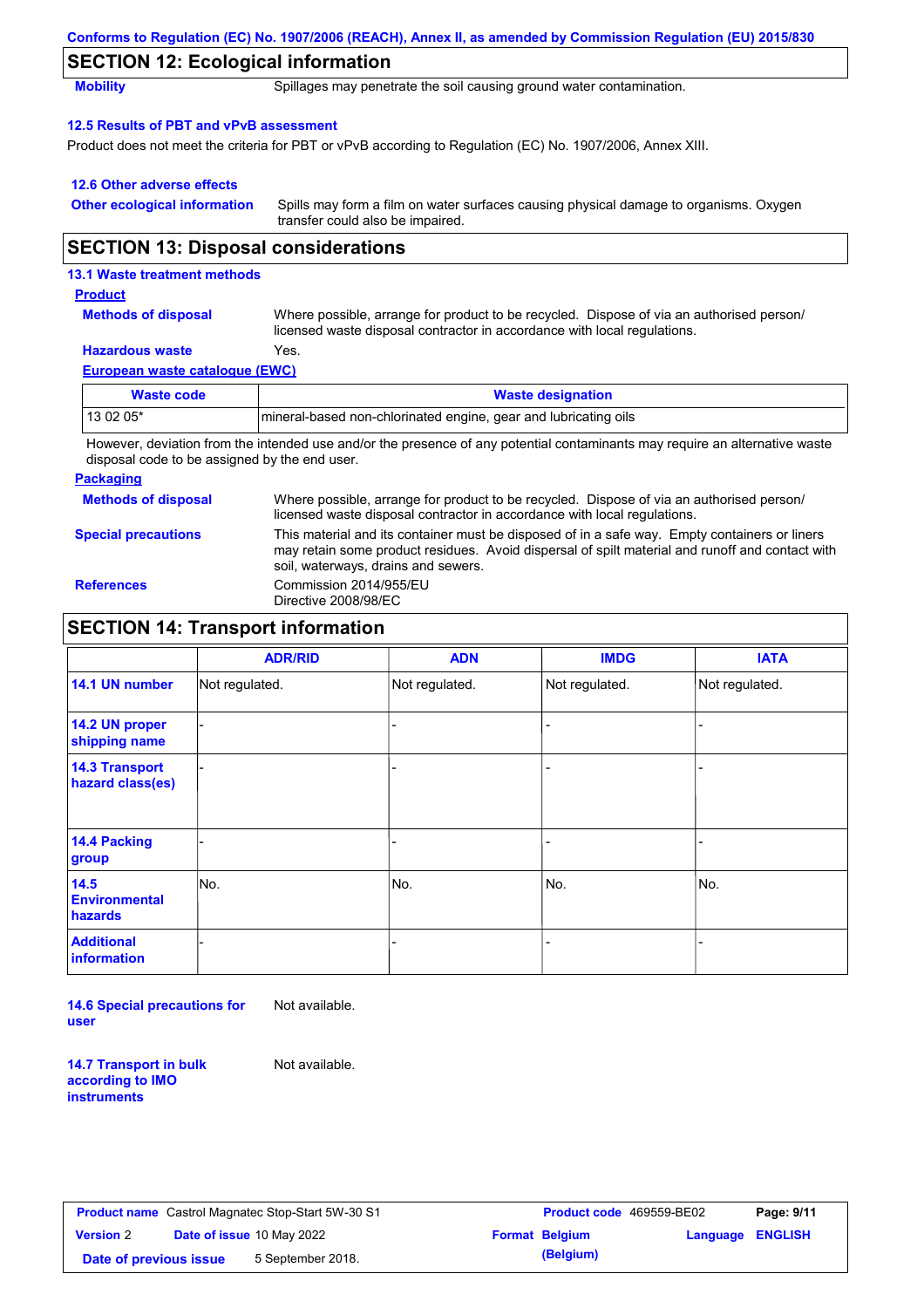## **SECTION 15: Regulatory information**

| EU Regulation (EC) No. 1907/2006 (REACH)<br><b>Annex XIV - List of substances subject to authorisation</b><br><b>Annex XIV</b><br>None of the components are listed.<br><b>Substances of very high concern</b><br>None of the components are listed.<br>EU Regulation (EC) No. 1907/2006 (REACH)<br><b>Annex XVII - Restrictions</b><br>Not applicable.<br>on the manufacture,<br>placing on the market<br>and use of certain<br>dangerous substances,<br>mixtures and articles<br><b>Other regulations</b><br><b>REACH Status</b><br>The company, as identified in Section 1, sells this product in the EU in compliance with the<br>current requirements of REACH.<br>All components are active or exempted.<br><b>United States inventory</b><br>(TSCA 8b)<br><b>Australia inventory (AIIC)</b><br>All components are listed or exempted.<br><b>Canada inventory</b><br>All components are listed or exempted.<br><b>China inventory (IECSC)</b><br>All components are listed or exempted.<br>All components are listed or exempted.<br><b>Japan inventory (CSCL)</b><br><b>Korea inventory (KECI)</b><br>All components are listed or exempted.<br><b>Philippines inventory</b><br>At least one component is not listed.<br>(PICCS)<br><b>Taiwan Chemical</b><br>All components are listed or exempted.<br><b>Substances Inventory</b><br>(TCSI)<br>Ozone depleting substances (1005/2009/EU)<br>Not listed.<br>Prior Informed Consent (PIC) (649/2012/EU)<br>Not listed.<br><b>Persistent Organic Pollutants</b><br>Not listed.<br><b>EU - Water framework directive - Priority substances</b> | 15.1 Safety, health and environmental regulations/legislation specific for the substance or mixture |
|-----------------------------------------------------------------------------------------------------------------------------------------------------------------------------------------------------------------------------------------------------------------------------------------------------------------------------------------------------------------------------------------------------------------------------------------------------------------------------------------------------------------------------------------------------------------------------------------------------------------------------------------------------------------------------------------------------------------------------------------------------------------------------------------------------------------------------------------------------------------------------------------------------------------------------------------------------------------------------------------------------------------------------------------------------------------------------------------------------------------------------------------------------------------------------------------------------------------------------------------------------------------------------------------------------------------------------------------------------------------------------------------------------------------------------------------------------------------------------------------------------------------------------------------------------------------------------------------------------|-----------------------------------------------------------------------------------------------------|
|                                                                                                                                                                                                                                                                                                                                                                                                                                                                                                                                                                                                                                                                                                                                                                                                                                                                                                                                                                                                                                                                                                                                                                                                                                                                                                                                                                                                                                                                                                                                                                                                     |                                                                                                     |
|                                                                                                                                                                                                                                                                                                                                                                                                                                                                                                                                                                                                                                                                                                                                                                                                                                                                                                                                                                                                                                                                                                                                                                                                                                                                                                                                                                                                                                                                                                                                                                                                     |                                                                                                     |
|                                                                                                                                                                                                                                                                                                                                                                                                                                                                                                                                                                                                                                                                                                                                                                                                                                                                                                                                                                                                                                                                                                                                                                                                                                                                                                                                                                                                                                                                                                                                                                                                     |                                                                                                     |
|                                                                                                                                                                                                                                                                                                                                                                                                                                                                                                                                                                                                                                                                                                                                                                                                                                                                                                                                                                                                                                                                                                                                                                                                                                                                                                                                                                                                                                                                                                                                                                                                     |                                                                                                     |
|                                                                                                                                                                                                                                                                                                                                                                                                                                                                                                                                                                                                                                                                                                                                                                                                                                                                                                                                                                                                                                                                                                                                                                                                                                                                                                                                                                                                                                                                                                                                                                                                     |                                                                                                     |
|                                                                                                                                                                                                                                                                                                                                                                                                                                                                                                                                                                                                                                                                                                                                                                                                                                                                                                                                                                                                                                                                                                                                                                                                                                                                                                                                                                                                                                                                                                                                                                                                     |                                                                                                     |
|                                                                                                                                                                                                                                                                                                                                                                                                                                                                                                                                                                                                                                                                                                                                                                                                                                                                                                                                                                                                                                                                                                                                                                                                                                                                                                                                                                                                                                                                                                                                                                                                     |                                                                                                     |
|                                                                                                                                                                                                                                                                                                                                                                                                                                                                                                                                                                                                                                                                                                                                                                                                                                                                                                                                                                                                                                                                                                                                                                                                                                                                                                                                                                                                                                                                                                                                                                                                     |                                                                                                     |
|                                                                                                                                                                                                                                                                                                                                                                                                                                                                                                                                                                                                                                                                                                                                                                                                                                                                                                                                                                                                                                                                                                                                                                                                                                                                                                                                                                                                                                                                                                                                                                                                     |                                                                                                     |
|                                                                                                                                                                                                                                                                                                                                                                                                                                                                                                                                                                                                                                                                                                                                                                                                                                                                                                                                                                                                                                                                                                                                                                                                                                                                                                                                                                                                                                                                                                                                                                                                     |                                                                                                     |
|                                                                                                                                                                                                                                                                                                                                                                                                                                                                                                                                                                                                                                                                                                                                                                                                                                                                                                                                                                                                                                                                                                                                                                                                                                                                                                                                                                                                                                                                                                                                                                                                     |                                                                                                     |
|                                                                                                                                                                                                                                                                                                                                                                                                                                                                                                                                                                                                                                                                                                                                                                                                                                                                                                                                                                                                                                                                                                                                                                                                                                                                                                                                                                                                                                                                                                                                                                                                     |                                                                                                     |
|                                                                                                                                                                                                                                                                                                                                                                                                                                                                                                                                                                                                                                                                                                                                                                                                                                                                                                                                                                                                                                                                                                                                                                                                                                                                                                                                                                                                                                                                                                                                                                                                     |                                                                                                     |
|                                                                                                                                                                                                                                                                                                                                                                                                                                                                                                                                                                                                                                                                                                                                                                                                                                                                                                                                                                                                                                                                                                                                                                                                                                                                                                                                                                                                                                                                                                                                                                                                     |                                                                                                     |
|                                                                                                                                                                                                                                                                                                                                                                                                                                                                                                                                                                                                                                                                                                                                                                                                                                                                                                                                                                                                                                                                                                                                                                                                                                                                                                                                                                                                                                                                                                                                                                                                     |                                                                                                     |
|                                                                                                                                                                                                                                                                                                                                                                                                                                                                                                                                                                                                                                                                                                                                                                                                                                                                                                                                                                                                                                                                                                                                                                                                                                                                                                                                                                                                                                                                                                                                                                                                     |                                                                                                     |
|                                                                                                                                                                                                                                                                                                                                                                                                                                                                                                                                                                                                                                                                                                                                                                                                                                                                                                                                                                                                                                                                                                                                                                                                                                                                                                                                                                                                                                                                                                                                                                                                     |                                                                                                     |
|                                                                                                                                                                                                                                                                                                                                                                                                                                                                                                                                                                                                                                                                                                                                                                                                                                                                                                                                                                                                                                                                                                                                                                                                                                                                                                                                                                                                                                                                                                                                                                                                     |                                                                                                     |
|                                                                                                                                                                                                                                                                                                                                                                                                                                                                                                                                                                                                                                                                                                                                                                                                                                                                                                                                                                                                                                                                                                                                                                                                                                                                                                                                                                                                                                                                                                                                                                                                     |                                                                                                     |
|                                                                                                                                                                                                                                                                                                                                                                                                                                                                                                                                                                                                                                                                                                                                                                                                                                                                                                                                                                                                                                                                                                                                                                                                                                                                                                                                                                                                                                                                                                                                                                                                     |                                                                                                     |
|                                                                                                                                                                                                                                                                                                                                                                                                                                                                                                                                                                                                                                                                                                                                                                                                                                                                                                                                                                                                                                                                                                                                                                                                                                                                                                                                                                                                                                                                                                                                                                                                     |                                                                                                     |
|                                                                                                                                                                                                                                                                                                                                                                                                                                                                                                                                                                                                                                                                                                                                                                                                                                                                                                                                                                                                                                                                                                                                                                                                                                                                                                                                                                                                                                                                                                                                                                                                     |                                                                                                     |
|                                                                                                                                                                                                                                                                                                                                                                                                                                                                                                                                                                                                                                                                                                                                                                                                                                                                                                                                                                                                                                                                                                                                                                                                                                                                                                                                                                                                                                                                                                                                                                                                     |                                                                                                     |
|                                                                                                                                                                                                                                                                                                                                                                                                                                                                                                                                                                                                                                                                                                                                                                                                                                                                                                                                                                                                                                                                                                                                                                                                                                                                                                                                                                                                                                                                                                                                                                                                     |                                                                                                     |
| Mone of the components are listed.                                                                                                                                                                                                                                                                                                                                                                                                                                                                                                                                                                                                                                                                                                                                                                                                                                                                                                                                                                                                                                                                                                                                                                                                                                                                                                                                                                                                                                                                                                                                                                  |                                                                                                     |
| <b>Seveso Directive</b>                                                                                                                                                                                                                                                                                                                                                                                                                                                                                                                                                                                                                                                                                                                                                                                                                                                                                                                                                                                                                                                                                                                                                                                                                                                                                                                                                                                                                                                                                                                                                                             |                                                                                                     |
| This product is not controlled under the Seveso Directive.                                                                                                                                                                                                                                                                                                                                                                                                                                                                                                                                                                                                                                                                                                                                                                                                                                                                                                                                                                                                                                                                                                                                                                                                                                                                                                                                                                                                                                                                                                                                          |                                                                                                     |
| A Chemical Safety Assessment has been carried out for one or more of the substances within<br><b>15.2 Chemical safety</b><br>this mixture. A Chemical Safety Assessment has not been carried out for the mixture itself.<br>assessment                                                                                                                                                                                                                                                                                                                                                                                                                                                                                                                                                                                                                                                                                                                                                                                                                                                                                                                                                                                                                                                                                                                                                                                                                                                                                                                                                              |                                                                                                     |

# **SECTION 16: Other information**

| ADN = European Provisions concerning the International Carriage of Dangerous Goods by<br>Inland Waterway |
|----------------------------------------------------------------------------------------------------------|
| ADR = The European Agreement concerning the International Carriage of Dangerous Goods by                 |
| Road                                                                                                     |
| $ATE = Acute Toxicity Estimate$                                                                          |
| <b>BCF</b> = Bioconcentration Factor                                                                     |
| CAS = Chemical Abstracts Service                                                                         |
| CLP = Classification, Labelling and Packaging Regulation [Regulation (EC) No. 1272/2008]                 |
| CSA = Chemical Safety Assessment                                                                         |
| CSR = Chemical Safety Report                                                                             |
| DMEL = Derived Minimal Effect Level                                                                      |
| DNEL = Derived No Effect Level                                                                           |
| EINECS = European Inventory of Existing Commercial chemical Substances                                   |
| ES = Exposure Scenario                                                                                   |
|                                                                                                          |

|                        | <b>Product name</b> Castrol Magnatec Stop-Start 5W-30 S1 | Product code 469559-BE02 |                         | Page: 10/11 |
|------------------------|----------------------------------------------------------|--------------------------|-------------------------|-------------|
| <b>Version</b> 2       | <b>Date of issue 10 May 2022</b>                         | <b>Format Belgium</b>    | <b>Language ENGLISH</b> |             |
| Date of previous issue | 5 September 2018.                                        | (Belgium)                |                         |             |